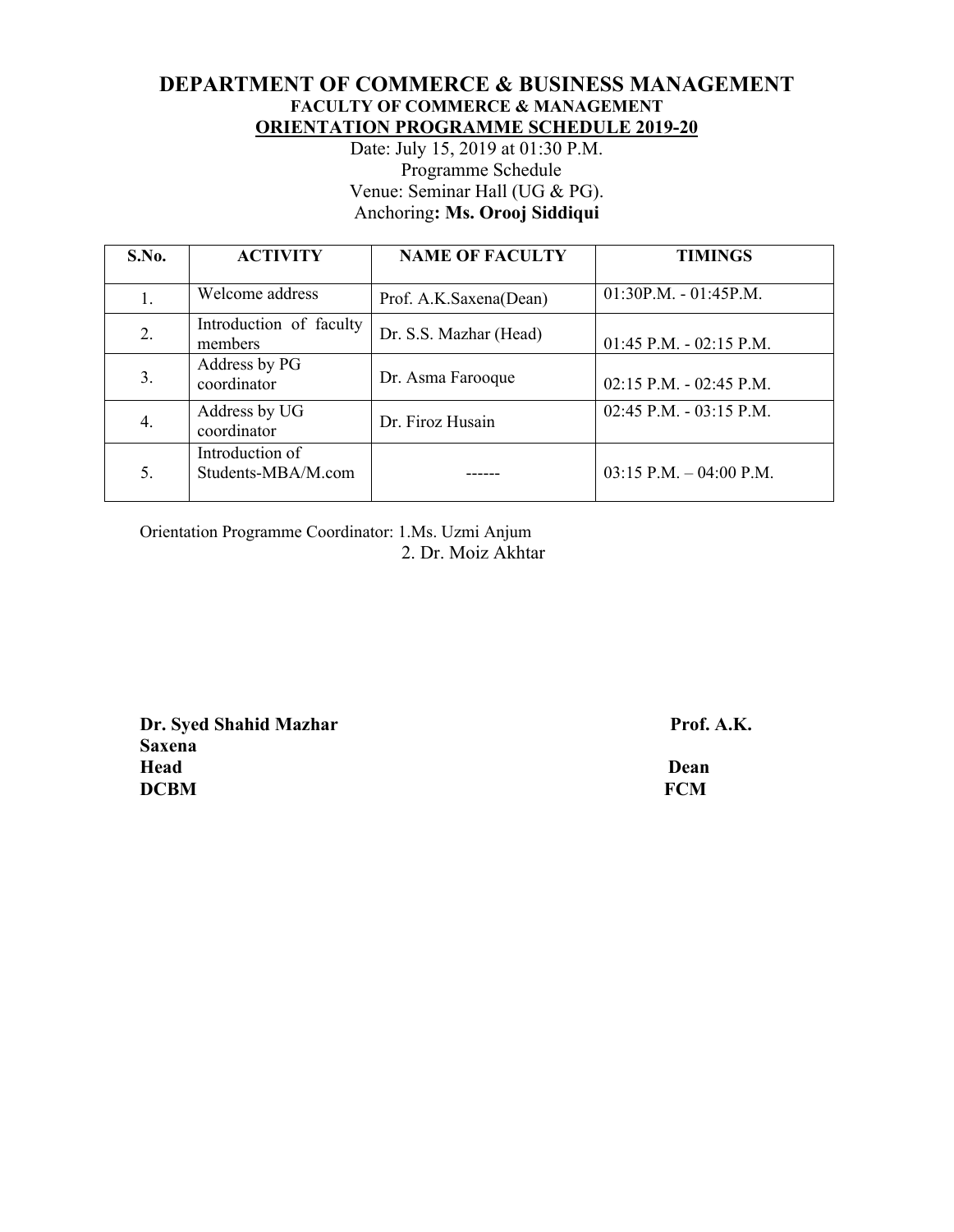Date: July 16, 2019 at 09:30 A.M. Programme Schedule Venue: Seminar Hall (UG & PG) Anchoring**: Ms. Mubasshra Hasan**

| S.No.            | <b>ACTIVITY</b>                                                       | <b>NAME OF FACULTY</b> | <b>TIMINGS</b>              |
|------------------|-----------------------------------------------------------------------|------------------------|-----------------------------|
| 1.               | Address by<br>Departmental Website<br>Coordinator (DWC)               | Mr. Shahab ud din      | 09:30 A.M. - 10:30A.M.      |
| 2.               | <b>Expert Lecture</b>                                                 | Dr M Subramanian*      | 10:30 A.M. - 12:20 P.M.     |
| 3.               | Lunch Break                                                           |                        | $12:20$ P.M. $- 01:30$ P.M. |
| $\overline{4}$ . | <b>Address by Department</b><br><b>Placement Coordinator</b><br>(DPC) | Mr Noor Alam Khan      | $01:45$ P.M. - 02:15 P.M.   |
| 5.               | Address by Director,<br>CCG&D cell                                    | Dr. Nilanjan Mukherjee | 02:15 P.M. - 02:30 P.M.     |
| 6.               | Introduction of<br>Students-BBA/BBA(FS)                               |                        | $02:30$ P.M. - $03:30$ P.M. |
| 6                | Documentary video                                                     | Mr. Shahab ud din      | $03:30$ P.M. $-04:00$ P.M.  |

\* Academic Head (Financial Services & Business Analytics, iNURTURE) Lecture Topic- "CUCE - Career Up skilling & Corporate Expectations **Part-1**

**Dr. Syed Shahid Mazhar Prof. A.K. Prof. A.K. Saxena Head Dean DCBM FCM**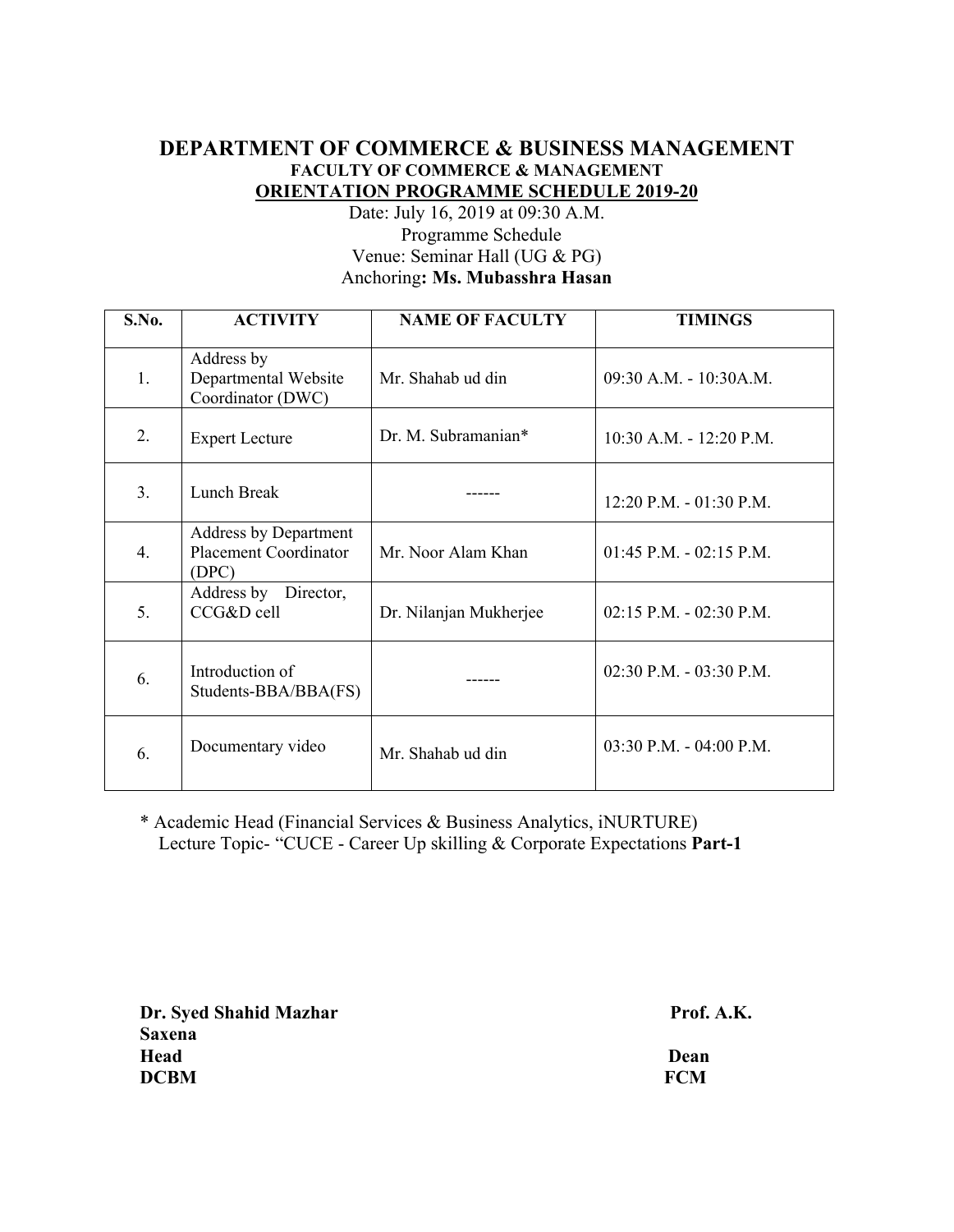Date: July 17, 2019 at 09:30 A.M. Programme Schedule Venue: Seminar Hall (UG & PG) Anchoring**: Ms. Farheen Siddiqui**

| S.No.            | <b>ACTIVITY</b>                                              | <b>NAME OF FACULTY</b>                                         | <b>TIMINGS</b>              |
|------------------|--------------------------------------------------------------|----------------------------------------------------------------|-----------------------------|
| 1.               | <b>Address by Assistant</b><br>Proctor of the<br>Departments | Dr. Yasir Arafat Elahi                                         | 09:30 A.M. - 09:45A.M.      |
| 2.               | Address by<br>representative of<br>Women Grievance Cell      | Dr. Rizwana Atiq                                               | $09:45$ A.M. - $10:00$ A.M. |
| 3.               | Introduction to<br>Departmental Library                      | Dr. Aisha Kidwai                                               | $10:00$ A.M. $- 10:15$ A.M. |
| $\overline{4}$ . | <b>Expert Lecture</b>                                        | Dr. M. Subramanian*                                            | $10:15$ A.M. $- 12:20$ P.M. |
| 5.               | Lunch Break                                                  |                                                                | $12:20$ P.M. - 01:30 P.M.   |
| 6.               | Departmental Visit                                           | Ms.Neyha Malik, Dr Mohd.<br>Irfan Khan, Dr. Shujauddin<br>Khan | $01:30P.M.-02:00 P.M.$      |
| 7.               | Introduction of<br>Students-B.Com                            |                                                                | $02:00$ P.M. - $03:30$ P.M. |
| 7.               | Documentary video                                            | Mr. Shahab ud din                                              | 03:30 P.M. - 04:00 P.M.     |

\* Academic Head (Financial Services & Business Analytics, iNURTURE) Lecture Topic- " CUCE - Career Up skilling & Corporate Expectations **Part-2**

**Dr. Syed Shahid Mazhar Prof. A.K. Prof. A.K. Saxena Head Dean**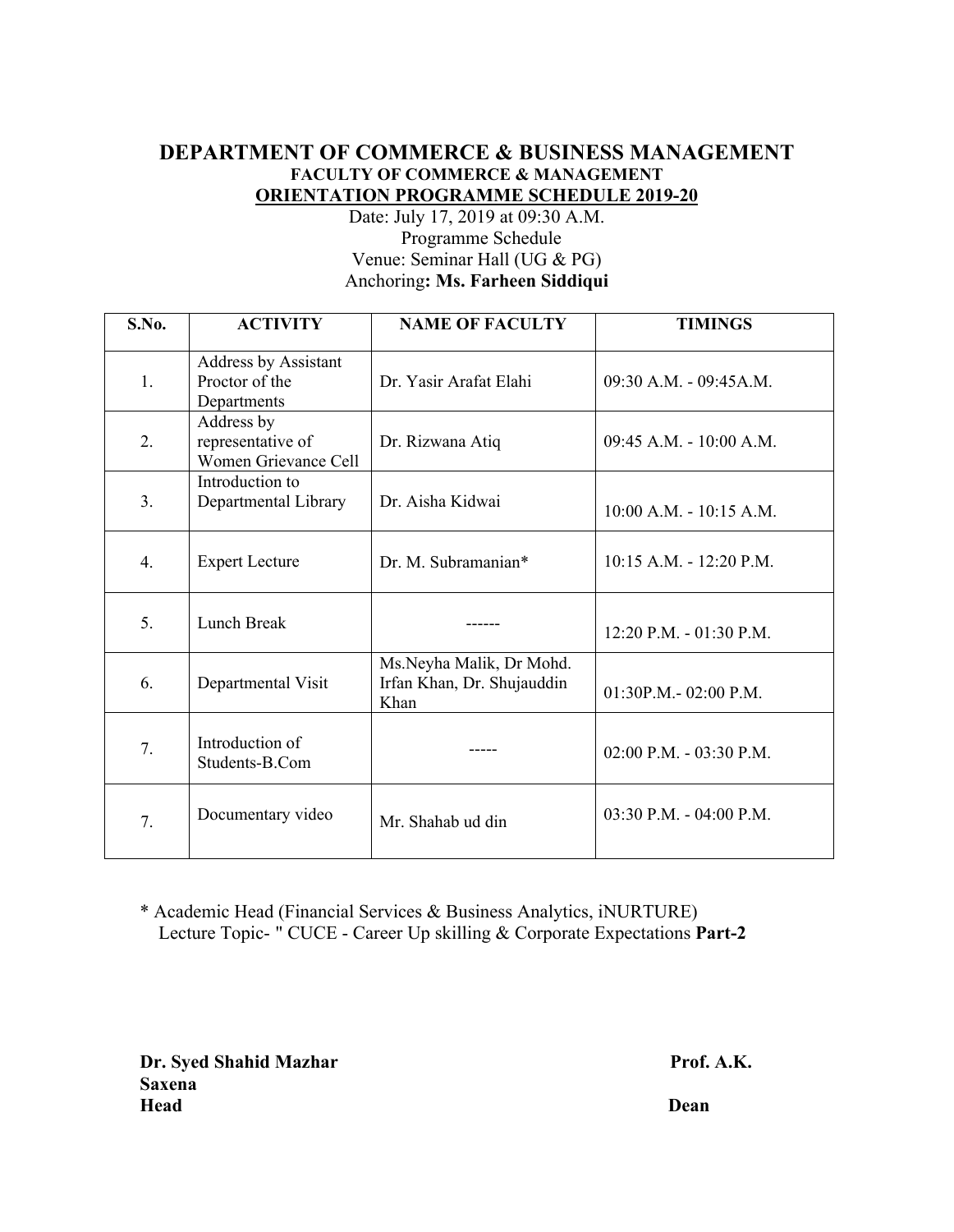Date: July 18, 2019 at 09:30 A.M. Programme Schedule Venue: Seminar Hall (UG & PG) Anchoring**: Ms. Orooj Siddiqui**

| S.No.            | <b>ACTIVITY</b>                                             | <b>NAME OF FACULTY</b>                                      | <b>TIMINGS</b>              |
|------------------|-------------------------------------------------------------|-------------------------------------------------------------|-----------------------------|
| 1.               | Address by NSS<br>Representative                            | Ms. Aisha Badruddin                                         | 09:30 A.M. - 09:45A.M.      |
| 2.               | <b>Expert Lecture</b>                                       | Mr. Brijesh Singh Rajkumar*                                 | 10:00 A.M. - 12:20 P.M.     |
| 3.               | Lunch Break                                                 |                                                             | 12:20 P.M. - 01:30 P.M.     |
| $\overline{4}$ . | Interaction with Class<br>Coordinators -BBA                 | Group-1 Ms. Uzmi Anjum<br>Group-2 Dr. Moiz Akhtar           | $01:30$ A.M. - $01:45$ P.M. |
| 5.               | <b>Interaction with Class</b><br>Coordinators -B.Com        | Group-1 Mr. Mohd Ariz Siddiqui<br>Group-2 Mr. Shariq Nadeem | 01:45 P.M. - 02:00 P.M.     |
| 6.               | <b>Interaction with Class</b><br><b>Coordinators MBA</b>    | Group-1Mr. Habib Uddin<br>Group-2Dr. Yasir Arafat Elahi     | 02:00 P.M. - 2:15P.M.       |
| $\overline{7}$   | <b>Interaction with Class</b><br>Coordinators -M.com        | Dr.Shujauddin Khan                                          | 02:15 P.M. - 2:30 P.M.      |
| 8.               | <b>Interaction with Class</b><br>Coordinators<br>$-BBA(FS)$ | Dr Sabahat Fatima                                           | 02:30 P.M. - 2:45 P.M.      |
| 9                | Interaction with<br><b>MOOC</b> Co-ordinator                | Mr. Amit Kumar Goel                                         | 03:00 P.M. - 03:30 P.M.     |
| 9.               | Documentary video                                           | Mr. Shahab ud din                                           | $03:30$ P.M. - $04:00$ P.M. |

**\*** Branch Sales officer (**TATA AIG Life Insurance Co. Ltd)**

Lecture Topic "Challenges and Opportunities for Young Professionals"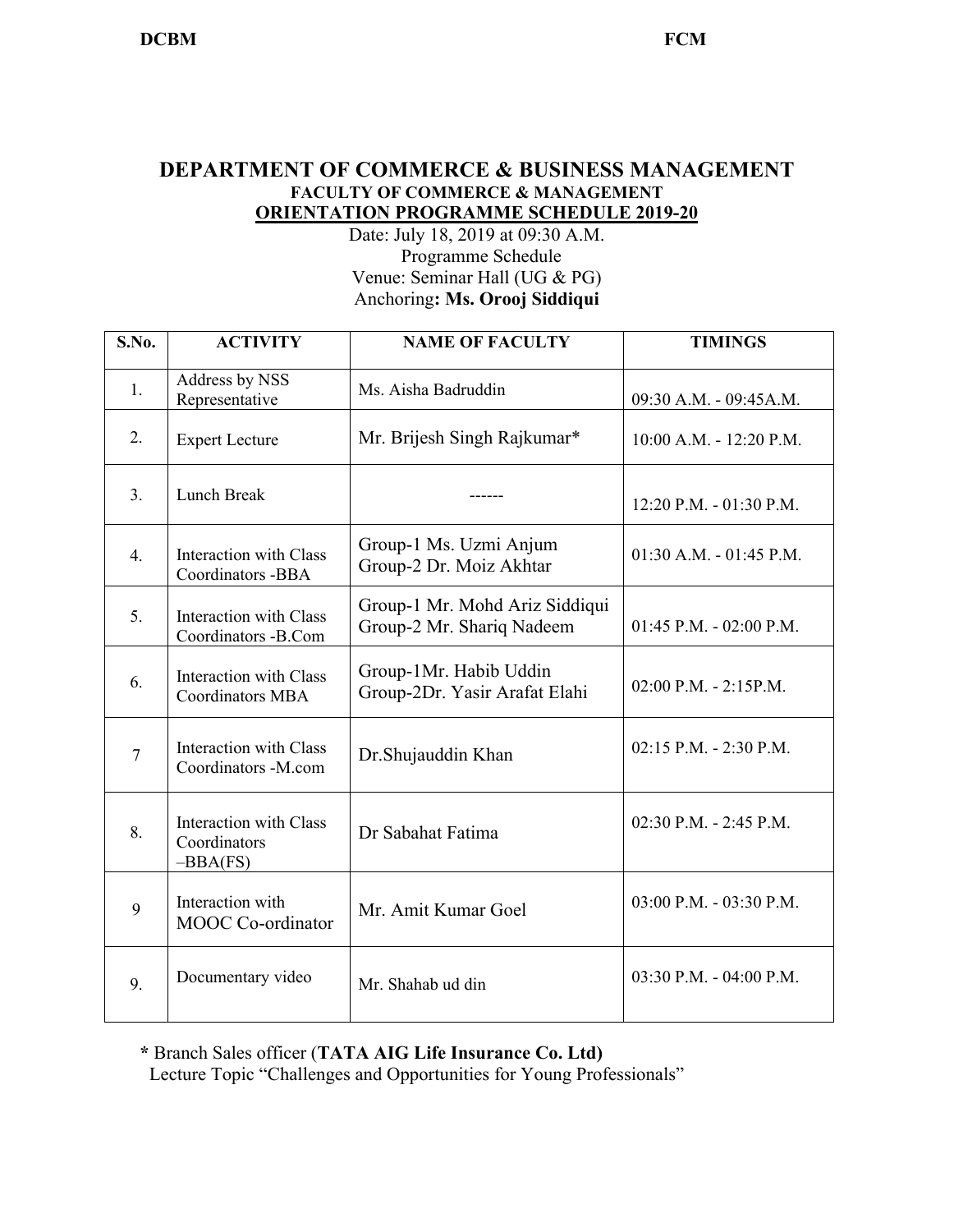Date: July 19, 2019 at 09:30 A.M. Programme Schedule Venue: Seminar Hall (UG & PG) Anchoring**: Dr. Sabahat Fatima**

| S.No.          | <b>ACTIVITY</b>                                                                       | <b>NAME OF FACULTY</b>                                   | <b>TIMINGS</b>              |
|----------------|---------------------------------------------------------------------------------------|----------------------------------------------------------|-----------------------------|
| 1.             | <b>Address by Sports</b><br><b>Committee Coordinator</b>                              | Mr. Habibuddin                                           | 09:30 A.M. - 09:45A.M.      |
| 2.             | Address by Hostel<br>Warden representative                                            | Ms. Mubasshara Hasan                                     | 09:45 A.M. - 10:00 A.M.     |
| 3 <sub>1</sub> | Address by<br>Literary/Cultural<br><b>Committee Coordinator</b>                       | Ms. Uzmi Anjum                                           | $10:00$ A.M. - $10:15$ A.M. |
| 4.             | Address by Examination<br>Committee & Unfair<br><b>Means Committee</b><br>Coordinator | Dr. Farhina Sardar Khan                                  | $10:15$ A.M. - $10:30$ A.M. |
| 5.             | Address by Summer<br>Internship Committee<br>Coordinator                              | Dr. Adeel Maqbool                                        | $10:30$ A.M. $-10:45$ A.M.  |
| 6.             | Address by<br><b>Mentor Mentee</b><br><b>Committee Coordinator</b>                    | Dr. Firoz Husain                                         | 10:45 A.M. -11:00 A.M.      |
| $\overline{7}$ | Documentary video                                                                     | Mr. Shahab ud din                                        | 11:00 A.M. -11:30 A.M.      |
| 8.             | Interaction with MOOC<br>Coordinator                                                  | Mr. Amit Kumar Goel                                      | $11:30$ A.M. - $12:00$ P.M. |
| 9              | Lunch Break                                                                           |                                                          | 12:20 P.M. - 02:00P.M.      |
| 9.             | University Visit                                                                      | Mr.Ehsanul Haq, Mr.Swapnil<br>Vaish, Dr.Mohd. Irfan Khan | $02:00P.M.-03:00P.M.$       |

#### **Dr. Syed Shahid Mazhar Prof. A.K. Prof. A.K.**